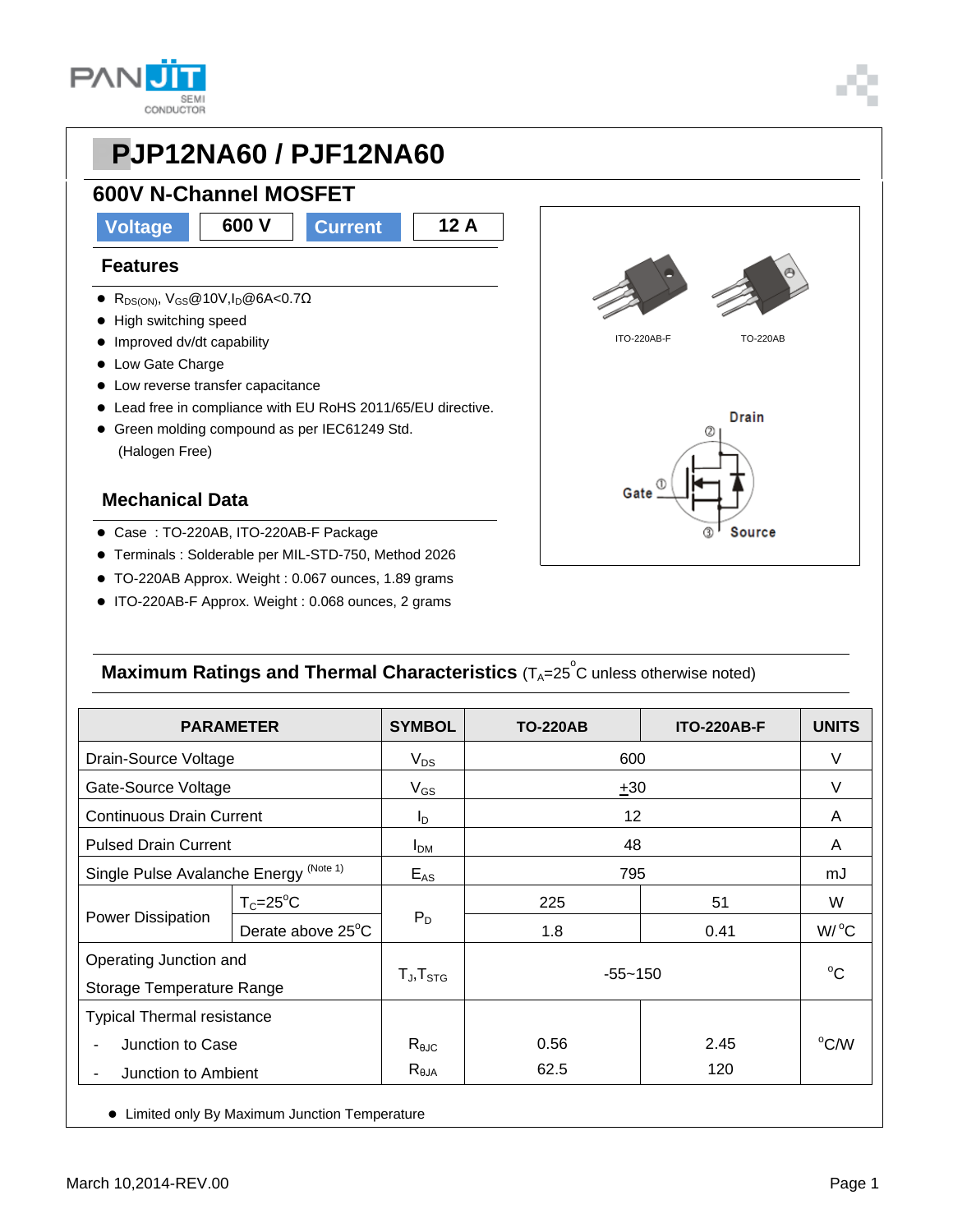

#### **Electrical Characteristics** (T<sub>A</sub>=25<sup>°</sup>C unless otherwise noted)

| <b>PARAMETER</b>                                | <b>SYMBOL</b>                                                                             | <b>TEST CONDITION</b>                     | MIN.                         | TYP. | MAX.                     | <b>UNITS</b> |
|-------------------------------------------------|-------------------------------------------------------------------------------------------|-------------------------------------------|------------------------------|------|--------------------------|--------------|
| <b>Static</b>                                   |                                                                                           |                                           |                              |      |                          |              |
| Drain-Source Breakdown Voltage                  | BV <sub>DSS</sub>                                                                         | $V_{GS}$ =0V,I <sub>D</sub> =250uA        | 600                          | ä,   | $\blacksquare$           | $\vee$       |
| Gate Threshold Voltage                          | $V_{GS(th)}$                                                                              | $V_{DS} = V_{GS}$ , I <sub>D</sub> =250uA | 2                            | 2.96 | $\overline{4}$           | V            |
| Drain-Source On-State Resistance                | $R_{DS(on)}$                                                                              | $V_{GS}$ =10V, $I_D$ =6A                  | $\overline{\phantom{a}}$     | 0.59 | 0.7                      | Ω            |
| Zero Gate Voltage Drain Current                 | $I_{DSS}$                                                                                 | $V_{DS} = 600V$ , $V_{GS} = 0V$           |                              | 0.02 | 1                        | uA           |
| Gate-Source Leakage Current                     | $I_{GSS}$                                                                                 | $V_{GS} = \pm 30V, V_{DS} = 0V$           | $\overline{\phantom{a}}$     | ±10  | ±100                     | nA           |
| Diode Forward Voltage                           | $V_{SD}$                                                                                  | $IS=12A, VGS=0V$                          | $\blacksquare$               | 0.85 | 1.4                      | $\vee$       |
| Dynamic <sup>(Note 4)</sup>                     |                                                                                           |                                           |                              |      |                          |              |
| <b>Total Gate Charge</b>                        | $\mathsf{Q}_{\text{g}}$                                                                   |                                           | $\frac{1}{2}$                | 24   | $\blacksquare$           |              |
| Gate-Source Charge                              | $V_{DS} = 480V$ , $I_{D} = 12A$ ,<br>$\mathsf{Q}_{\text{gs}}$<br>$V_{GS}$ =10V (Note 2,3) |                                           |                              | 7.8  | $\blacksquare$           | nC           |
| Gate-Drain Charge                               | $Q_{gd}$                                                                                  |                                           |                              | 7.4  | $\overline{\phantom{a}}$ |              |
| Input Capacitance                               | Ciss                                                                                      |                                           |                              | 1492 | $\blacksquare$           | pF           |
| <b>Output Capacitance</b>                       | Coss                                                                                      | $V_{DS}$ =25V, $V_{GS}$ =0V,              | $\blacksquare$               | 167  | $\blacksquare$           |              |
| Reverse Transfer Capacitance                    | Crss                                                                                      | $f=1.0$ MHZ                               | ÷,                           | 4.5  | $\overline{\phantom{a}}$ |              |
| Turn-On Delay Time                              | $td_{(on)}$                                                                               | $V_{DD} = 300V$ , $I_D = 12A$             | $\overline{a}$               | 37   | $\blacksquare$           |              |
| Turn-On Rise Time                               | $t_{r}$                                                                                   | $R_G = 25\Omega$<br>(Note 2,3)            | $\overline{a}$               | 72   | $\overline{\phantom{a}}$ | ns           |
| <b>Turn-Off Delay Time</b>                      | $td_{(off)}$                                                                              |                                           | $\qquad \qquad \blacksquare$ | 81   | $\overline{\phantom{a}}$ |              |
| <b>Turn-Off Fall Time</b>                       | $t_{f}$                                                                                   |                                           |                              | 44   |                          |              |
| <b>Drain-Source Diode</b>                       |                                                                                           |                                           |                              |      |                          |              |
| Maximum Continuous Drain-Source                 |                                                                                           |                                           |                              |      | 12                       | A            |
| <b>Diode Forward Current</b>                    | $I_{\rm S}$                                                                               |                                           |                              |      |                          |              |
| Maximum Pulsed Drain-Source                     |                                                                                           |                                           |                              |      | 48                       | A            |
| $I_{\text{SM}}$<br><b>Diode Forward Current</b> |                                                                                           |                                           |                              |      |                          |              |
| <b>Reverse Recovery Time</b>                    | trr                                                                                       | $V_{GS}$ =0V, $I_S$ =12A                  |                              | 574  | $\blacksquare$           | ns           |
| Reverse Recovery Charge                         | Qrr                                                                                       | $dl_F/dt = 100A/us$ (Note 2)              | ä,                           | 5.4  | ÷,                       | <b>uC</b>    |

NOTES :

- 1. L=30mH,  $I_{AS}$ =7.1A,  $V_{DD}$ =50V, R<sub>G</sub>=25ohm, Starting T<sub>J</sub>=25<sup>°</sup>C
- 2. Pulse width<300us, Duty cycle<2%
- 3. Essentially independent of operating temperature typical characteristics.
- 4. Guaranteed by design, not subject to production testing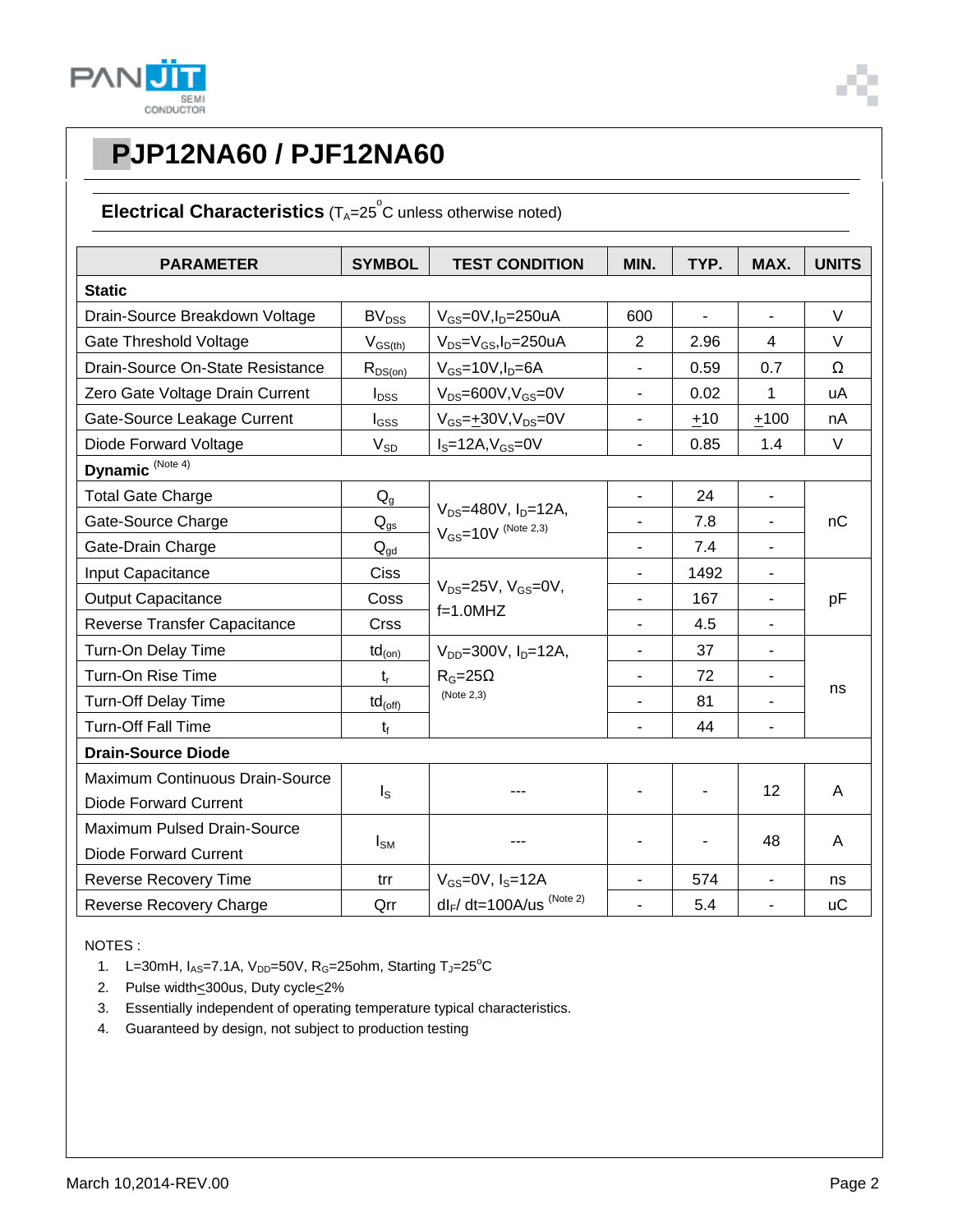











**Fig.3 On-Resistance vs. Drain Current Fig.4 Source-Drain Diode Forward Voltage**



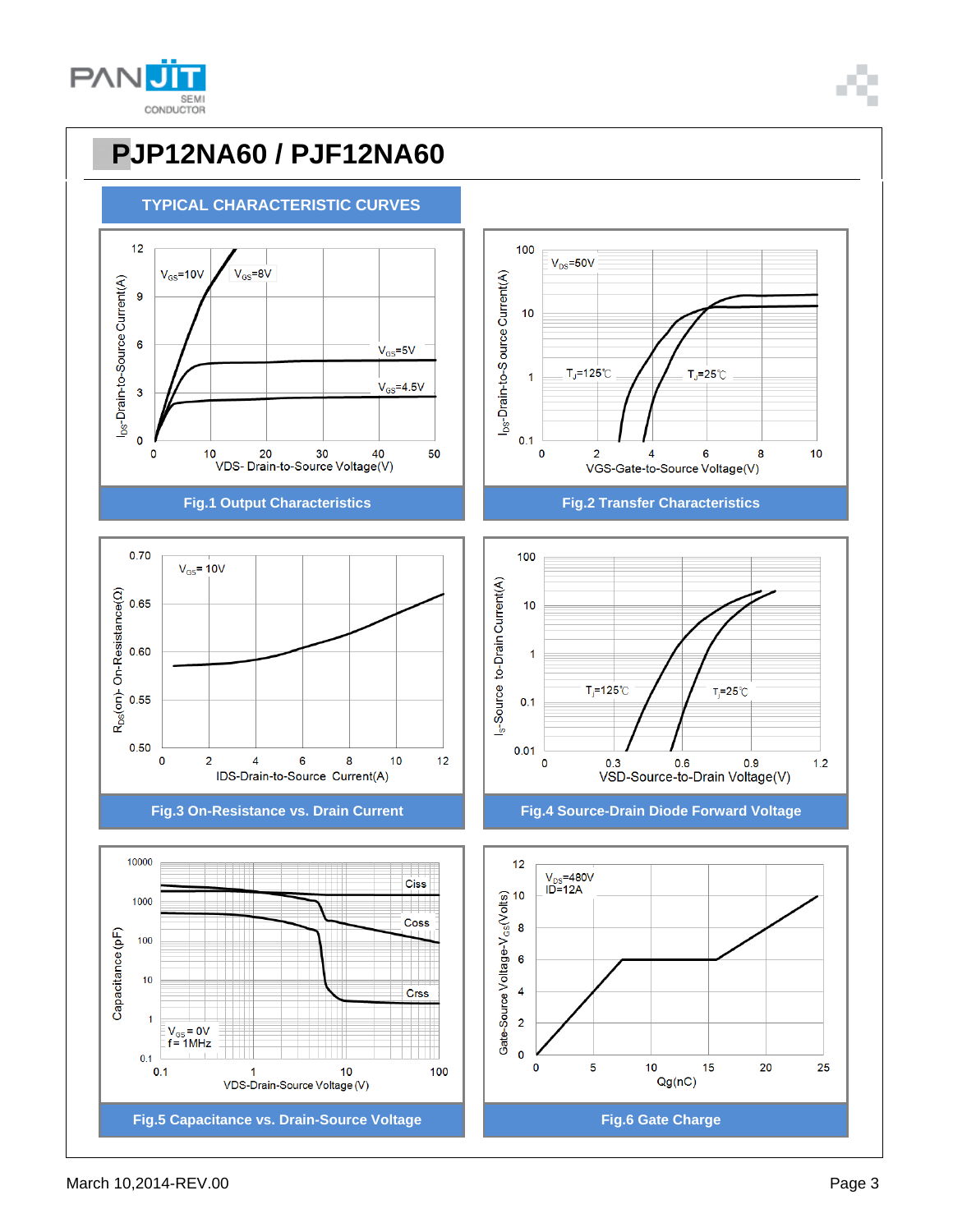













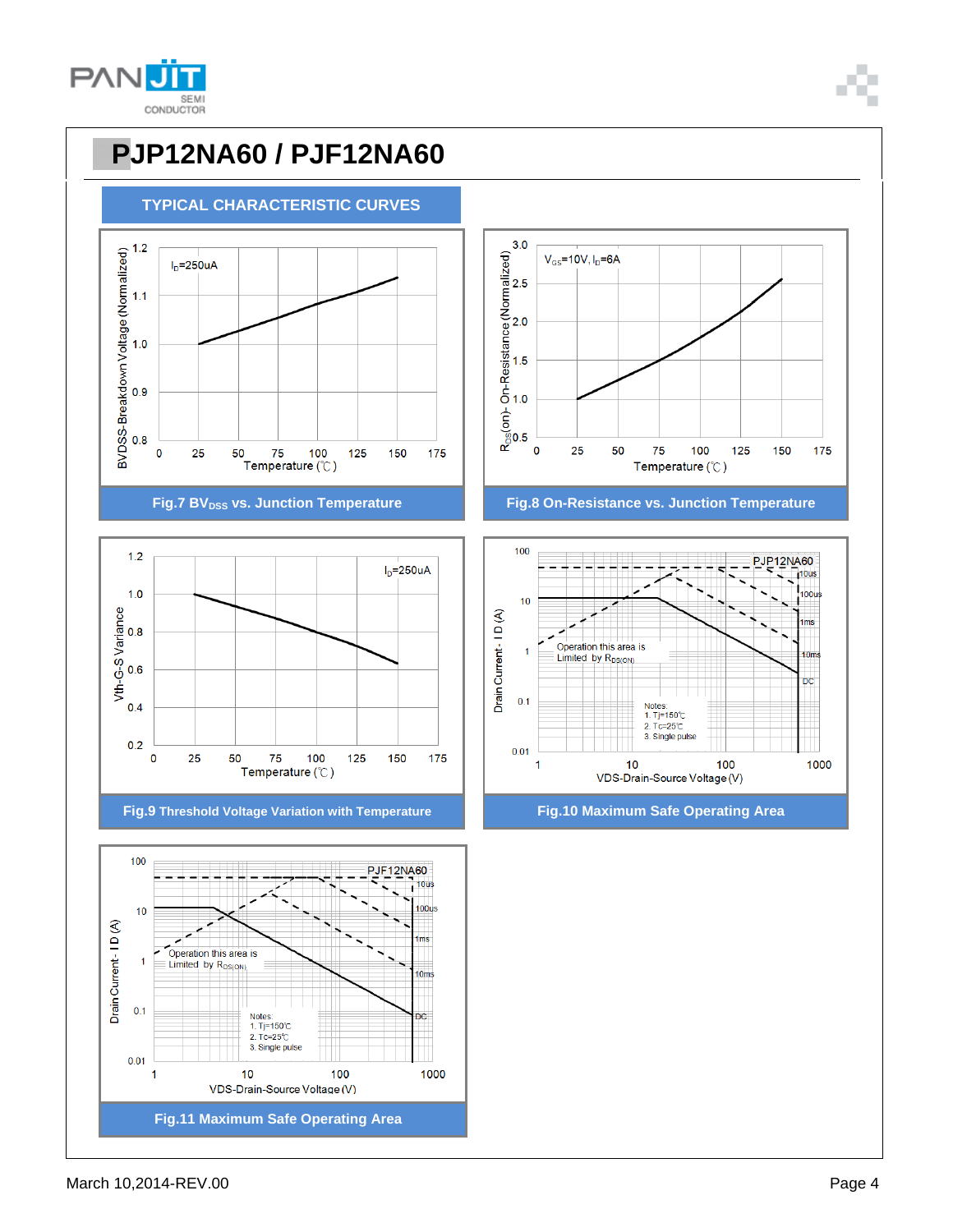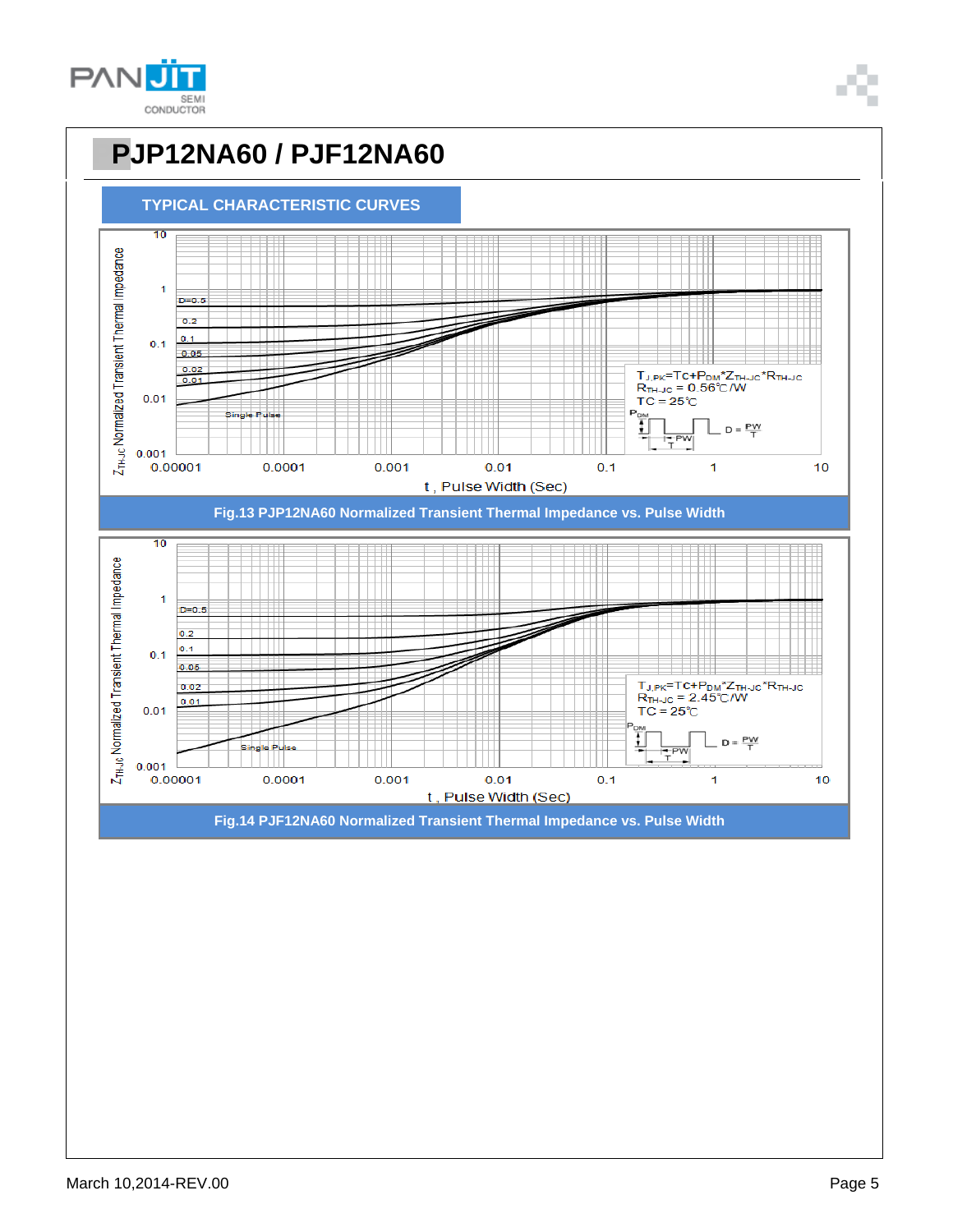

#### **Packaging Information .**



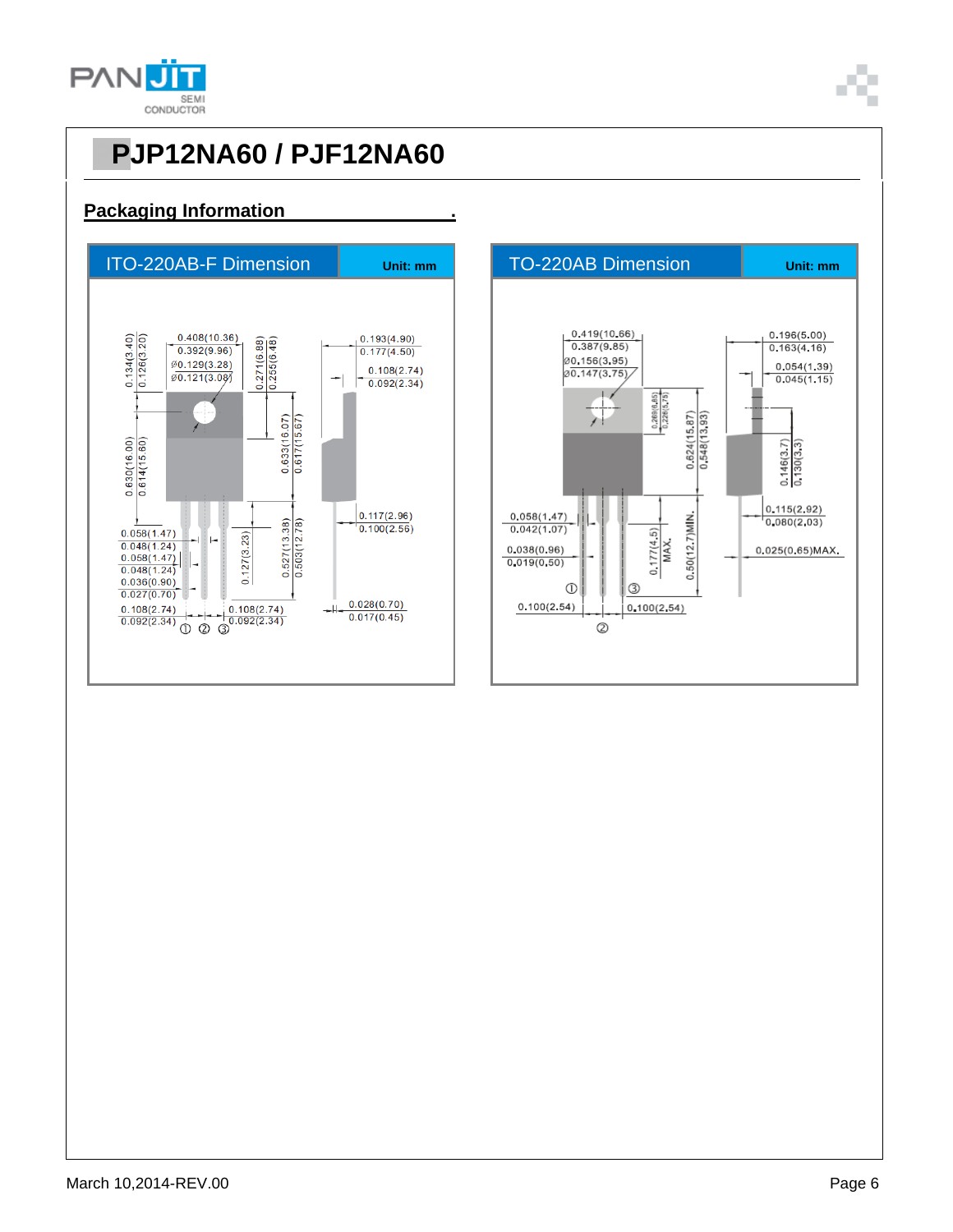



#### **PART NO PACKING CODE VERSION**

| <b>Part No Packing Code</b> | Package Type    | <b>Packing type</b> | <b>Marking</b> | <b>Version</b> |
|-----------------------------|-----------------|---------------------|----------------|----------------|
| PJP12NA60 T0 00001          | <b>TO-220AB</b> | 50pcs / Tube        | P12NA60        | Halogen free   |
| PJF12NA60 T0 00001          | ITO-220AB-F     | 50pcs / Tube        | F12NA60        | Halogen free   |